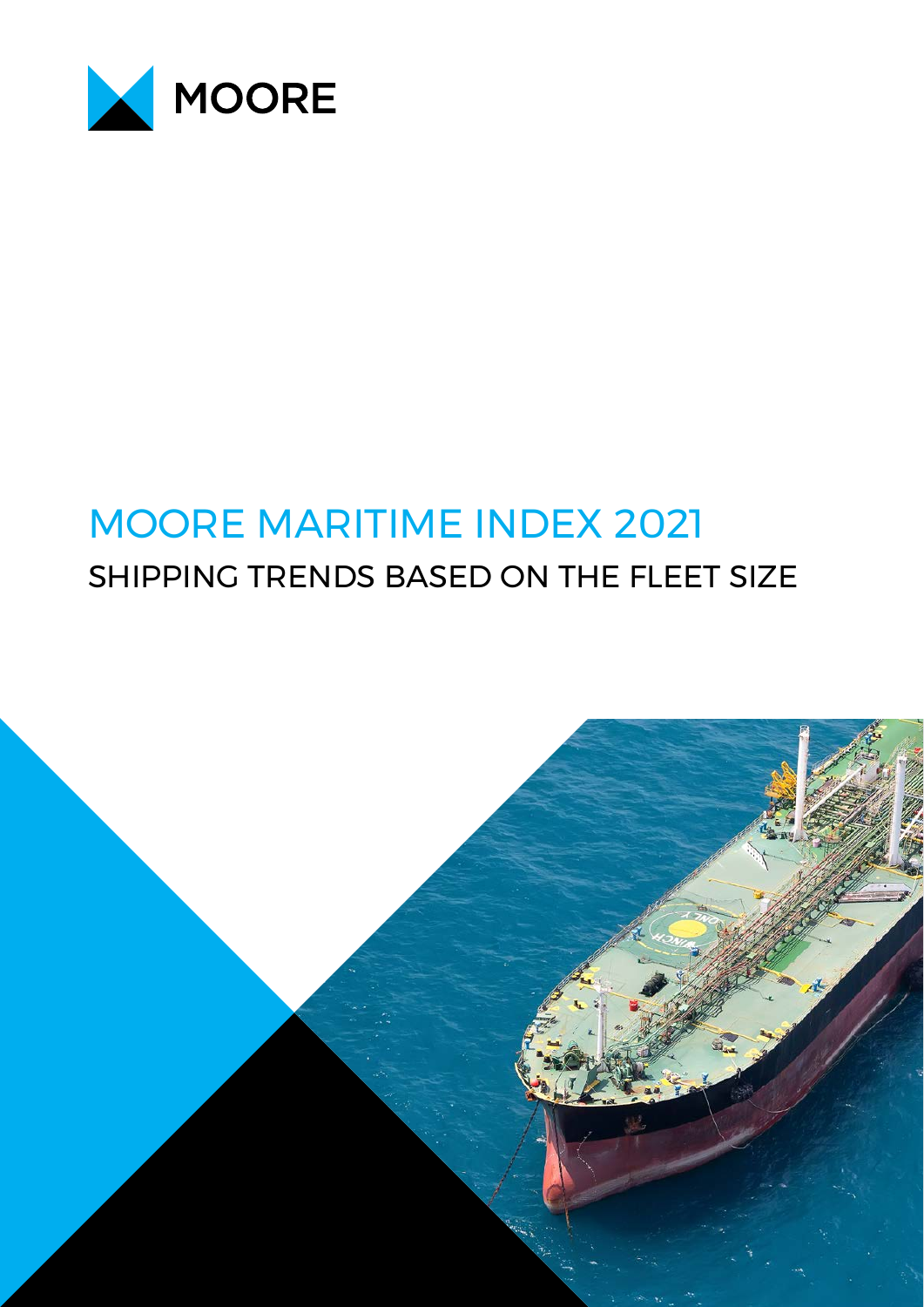

### **INDEX**

| 1. Fleet Size and Average Age                     | 4 |
|---------------------------------------------------|---|
| 2. Fleet Size and Average Capacity                | 4 |
| 3. Dry Cargo Sector                               | 5 |
| 4. Tanker Sector                                  | 7 |
| 5. Insights                                       | 9 |
| 6. Visit Moore Maritime Index to investigate more | 9 |

### **Disclaimer**

The information contained within this report has been provided by Moore Greece for general information purposes. All the information is compiled through Moore Maritime Index database. Despite having taken all reasonable efforts in accumulating and analysing this information which is predominantly derived from audited financial statements, we cannot warrantee that it is free from any errors or omissions.

Additionally, no representation or warranty is expressly or impliedly given as to its accuracy, completeness or correctness. As such, we advise that the information be taken cautiously, while advising that this information does not obviate the need to also make further enquiries and seek further information in order to obtain a more accurate view of the subject.

Any choice to rely on this information provided is strictly at the recipient's own risk.

In no event shall Moore Greece and all its employees be liable to the recipient of this document for any or all losses, errors, causes of action (including but not limited to negligence), and damages suffered or incurred by any person/s due to the use and/or inability to use this document or information, action taken or abstained through this document.

This report and its information is confidential and solely for the internal use of its recipients, while any re-production or re-distribution of the report and its material is strictly prohibited without prior permission granted by Moore Greece.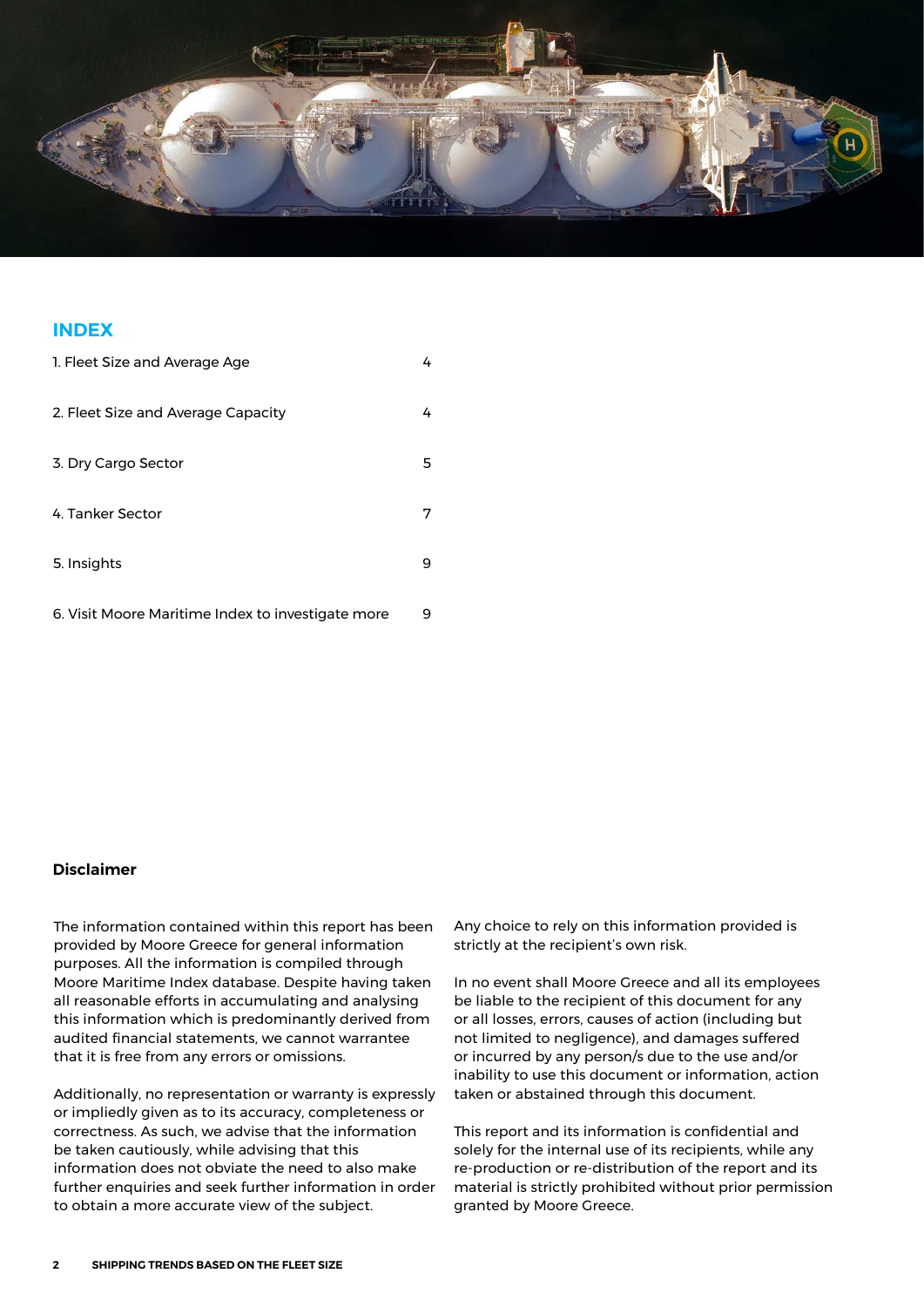# **SHIPPING TRENDS BASED ON THE FLEET SIZE**

### **INTRODUCTION**

The Moore Maritime Index (MMI) report on "Shipping Trends based on Fleet Size" focuses on studying the possible trends and correlations between "fleet size" and other shipping factors, such as operating expenses, net income, vessel age and capacity. For the purposes of this report, fleet size is defined as the total number of vessels managed by a single management company.

Collected data comes from more than 130 management companies which manage more than 1,500 vessels globally. Data is grouped under four categories based on fleet size under management:

1-5 vessels, 6-10 vessels, 11-20 vessels, more than 20 vessels.

The study concentrates on the dry cargo and tanker shipping sectors aiming at identifying possible relationships between fleet size and vessel operational performance. The analysis is based on 2020 data.

Our report contains reliable data based on specific criteria we consider of importance and ensure sufficient data depth on which our preliminary results are based. Our aspiration, however, is to act as a business companion, therefore we encourage our members to run their own data queries in Moore Maritime Index and seek information in order to obtain a more accurate view on the topic and gain further insights. See more information at section 6, page 9.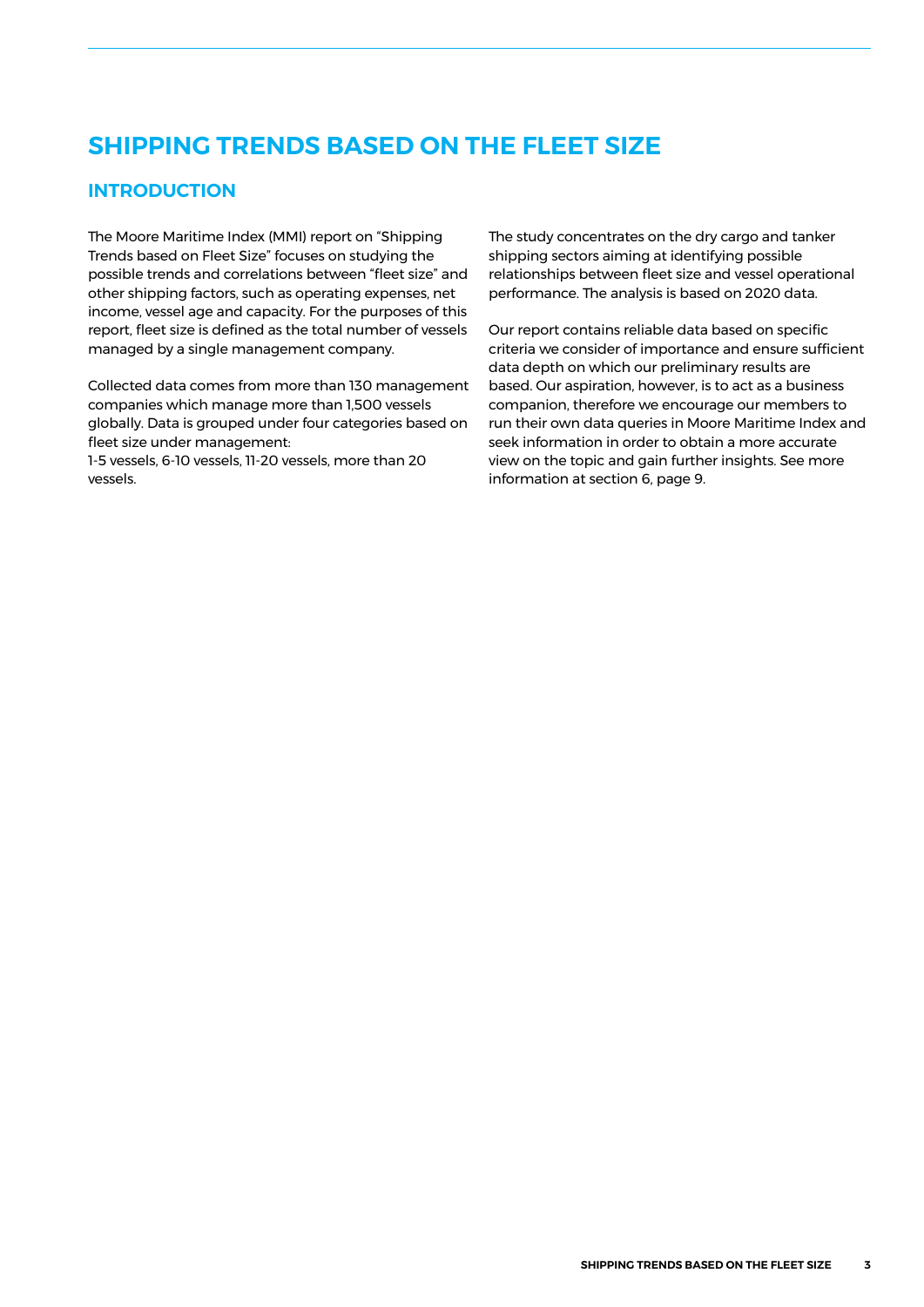### **1. FLEET SIZE AND AVERAGE AGE**

Table 1 presents the average age of vessels per fleet size as in December 31, 2020.

In the bulk carrier sector, vessels managed by a) companies of 1-5 vessels have average age of 11 years, b) companies of 6-10 vessels have average age of 10 years, c) companies of 11-20 vessels have average age of 10 years and d) companies of more than 20 vessels have average age of 8 years.

In the tanker sector, vessels managed by a) companies of 1-5 vessels have average age of 13 years, b) companies of 6-10 vessels have average age of 9 years,

c) companies of 11-20 vessels have average age of 10

#### Table 1: Average vessel age per fleet size

| <b>Fleet Size</b> | <b>Average Age</b><br><b>Bulk Carriers</b> | <b>Average Age</b><br><b>Tankers</b> |
|-------------------|--------------------------------------------|--------------------------------------|
| 1-5 vessels       | 11 years                                   | 13 years                             |
| 6-10 vessels      | 10 years                                   | 9 years                              |
| 11-20 vessels     | 10 years                                   | 10 years                             |
| > 20 yessels      | 8 years                                    | 9 years                              |

Source: Moore Maritime Index

years and d) companies of more than 20 vessels have average age of 9 years.

### **2. FLEET SIZE AND AVERAGE CAPACITY**

Table 2 presents the average vessel capacity per fleet size illustrating the concentration of large-capacity ships in management companies with large fleets.

In the bulk carrier sector, management companies with fleets of up to 20 vessels have an average vessel capacity between 56,000 and 82,000 dwt, but when the fleet exceeds 20 vessels, the average capacity increases to 88,445 dwt.

In the tanker sector, management companies with fleets of up to 20 vessels have an average vessel capacity between 51,000 and 64,000 dwt, but when the fleet exceeds 20 vessels, the average capacity skyrockets to 97,615 dwt.

#### Table 2: Average vessel capacity per fleet size

| <b>Fleet Size</b> | <b>Average Capacity</b><br><b>Bulk Carriers</b> | <b>Average Capacity</b><br><b>Tankers</b> |
|-------------------|-------------------------------------------------|-------------------------------------------|
| 1-5 vessels       | 56,374 dwt                                      | 51,722 dwt                                |
| 5-10 vessels      | 81,229 dwt                                      | 55,420 dwt                                |
| 10-20 vessels     | 66,583 dwt                                      | 63,639 dwt                                |
| > 20 yessels      | 88,445 dwt                                      | 97,615 dwt                                |

Source: Moore Maritime Index

Management companies with fleets of more than 20 vessels tend to manage larger vessels.

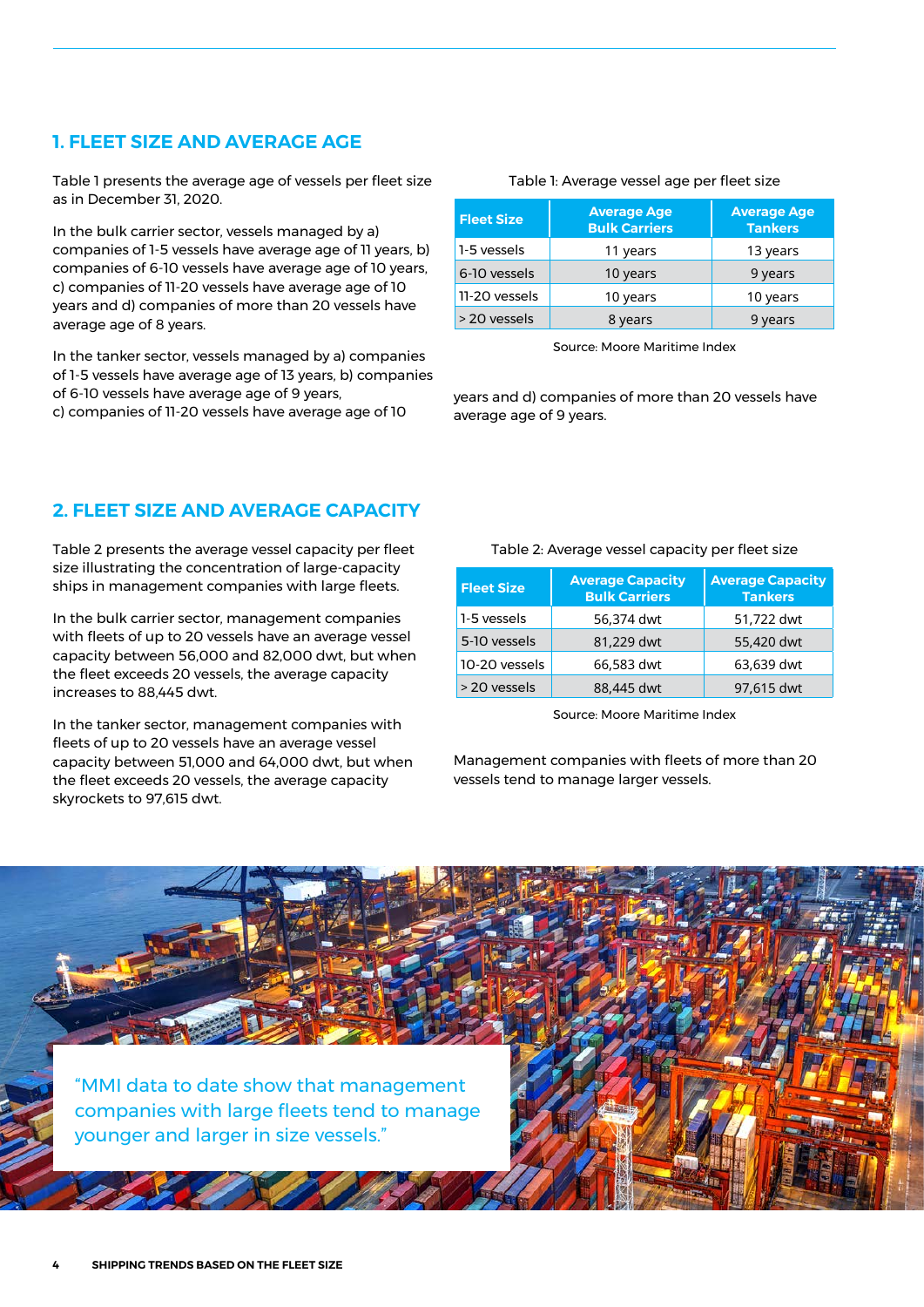### **3. DRY CARGO SECTOR**

#### **General Overview**

The highest Time Charter Equivalent (TCE) in the dry cargo sector is observed in fleets of 6 - 10 vessels. Fleets of 6-10 vessels earned on average \$10,131 per day, followed by fleets of more than 20 vessels which earned on average \$9,923 per day.

As far as Operating Expenses (OpEx) are concerned, companies managing between 11 and 20 vessels report the lowest average daily expenses of \$5,473 per day. Management companies with more than 20 vessels under management however, report the highest average daily operating expenses of \$5,973 per day.

The optimal TCE to OpEx ratio appears in management companies managing between 6 and 10, achieving a ratio of 1.76. TCE to OpEx ratio shows how many times the time charter equivalent earned covers the operating expenses of the vessel.

#### Table 3: Bulk Carriers Operating Performance per Fleet Size

| <b>By fleet size (Daily)</b>                   | $1-5$<br>vessels | $6 - 10$<br>vessels | $11 - 20$<br>vessels | $>20$<br>vessels |
|------------------------------------------------|------------------|---------------------|----------------------|------------------|
| <b>Time Charter</b><br><b>Equivalent (TCE)</b> | \$7,305          | \$10,131            | \$8,489              | \$9,923          |
| Operating<br><b>Expenses (OpEx)</b>            | \$5,554          | \$5,761             | \$5,473              | \$5,973          |
| <b>TCE to OpEx ratio</b>                       | 1.32             | 1.76                | 1.55                 | 1.66             |

Source: Moore Maritime Index

#### **Filtering data based on "age" and "capacity"**

Since age and size are two of the most important parameters for the cost and income behaviour, in order to focus exclusively on the impact of fleet size on performance we excluded these factors and analysed the data of specific vessel types.

i) Vessels with capacity between 40,000 dwt and 70,000 dwt and average age between 10 and 14 years old

We have focused on the vessels with capacity between 40,000 dwt and 70,000 dwt and age between 10 and 14 years old in order to examine whether or not the

results presented in the 2019 survey continue to apply in the survey of 2021 as well.

The relevant results are presented in Table 4.

| Table 4: Bulk Carrier built 2006-2010 with capacity |
|-----------------------------------------------------|
| 40,000 dwt - 70,000 dwt - Operating Performance     |
| per Fleet Size                                      |

| <b>By fleet size (Daily)</b>                   | $1 - 5$<br>vessels | $6 - 10$<br>vessels | $11 - 20$<br>vessels | >20<br>vessels |
|------------------------------------------------|--------------------|---------------------|----------------------|----------------|
| <b>Time Charter</b><br><b>Equivalent (TCE)</b> | \$7,230            | \$8,137             | \$6,403              | \$8,052        |
| <b>Operating</b><br>Expenses (OpEx) (*)        | \$5,802            | \$6,146             | \$6,083              | \$6,370        |
| <b>TCE to OpEx ratio</b>                       | 1.25               | 1.32                | 1.05                 | 1.26           |
| <b>Crew costs</b>                              | \$2,833            | \$2,730             | \$2,864              | \$3,178        |
| <b>Stores</b>                                  | \$672              | \$838               | \$630                | \$783          |
| <b>R&amp;M</b>                                 | \$966              | \$1,068             | \$941                | \$1,009        |
| <b>Insurance</b>                               | \$443              | \$410               | \$486                | \$340          |
| <b>Administration</b>                          | \$888              | \$1,100             | \$1,163              | \$1,060        |
| Age (AVG) at 2020                              | 11.24              | 11.71               | 11.00                | 11.33          |
| <b>Capacity (AVG)</b>                          | 56,447             | 55,950              | 56,688               | 55,404         |

Source: Moore Maritime Index (Filters: Year Built 2006-2010, Capacity 40,000-70,000 dwt)

The highest daily operating expenses are reported in fleets managing more than 20 vessels, amounting \$6,370 per day, while fleets of 1-5 vessels, present the lowest average operating expenses, namely \$5,802 per day.

Fleets of 6-10 vessels present the highest average TCE, amounting to \$8,137 per day while fleets of 11-20 vessels present the lowest average TCE.

Vessels belonging in fleets of 6-10 vessels present the best TCE to OPEX ratio, achieving a score of 1.32.

Operating expenses do not decrease as fleet size increases, as traditionally hypothesised. Additionally, fleets of more than 20 vessels report the lowest daily insurance expenses and the highest daily crew expenses. Fleets of more than 6 vessels have administration expenses of more than \$1,000 per day.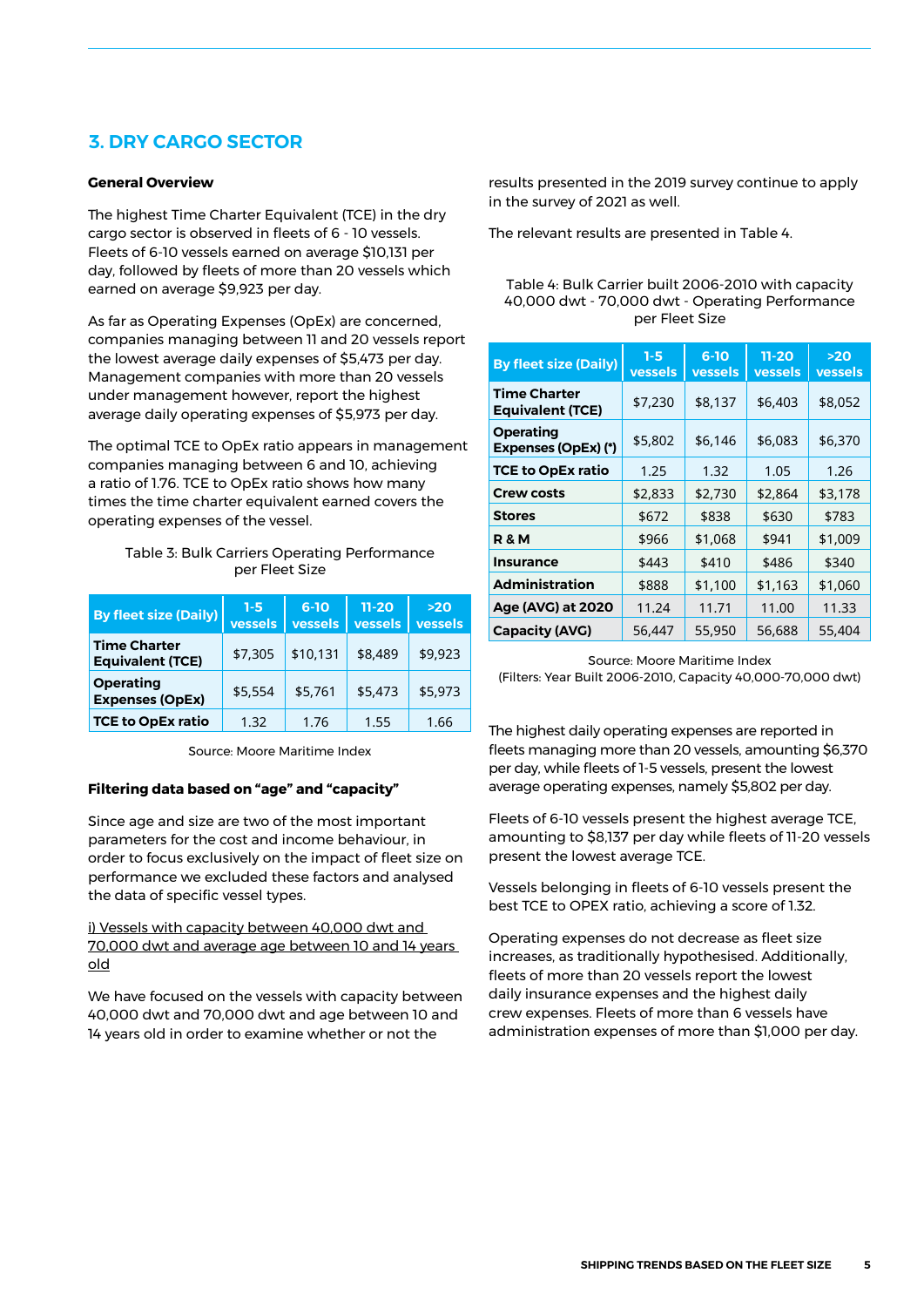#### ii) Vessels with capacity between 60,000 dwt and 120,000 dwt with average age between 3 to 10 years,

Here we analyse vessels with capacity between 60,000 dwt and 120,000 dwt built between 2010 and 2017, in order to extend our research in a query where the MMI database encapsulates more than 200 vessels.

The relevant results are presented in Table 5.

The optimum TCE to OpEx ratio is achieved by vessels belonging in fleets of 6-10 vessels.

Again, it can be clearly observed that operating expenses do not decrease as fleet size increases and there is not a linear relationship between the two.

The lowest daily insurance costs are reported in larger fleets, while the highest crew costs and R&M expenses are presented in fleets of more than 20 vessels.

Fleets between 6 and 10 vessels present the highest average TCE, reaching \$9,606 per day, while fleets

#### Table 5: Panamax Bulk Carrier Operating Performance built between 2010 and 2017

| <b>By fleet size (Daily)</b>                   | $1 - 5$<br>vessels | $6 - 10$<br>vessels | $11 - 20$<br>vessels | >20<br>vessels |
|------------------------------------------------|--------------------|---------------------|----------------------|----------------|
| <b>Time Charter</b><br><b>Equivalent (TCE)</b> | \$8,480            | \$9,606             | \$9,390              | \$9,206        |
| <b>Operating</b><br>Expenses (OpEx) (*)        | \$5,790            | \$5,569             | \$5,573              | \$5,600        |
| <b>TCE to OpEx ratio</b>                       | 1.46               | 1.72                | 1.68                 | 1.64           |
| <b>Crew costs</b>                              | \$3,046            | \$2,869             | \$3,047              | \$3,050        |
| <b>Stores</b>                                  | \$607              | \$537               | \$568                | \$573          |
| <b>R&amp;M</b>                                 | \$595              | \$616               | \$639                | \$655          |
| <b>Insurance</b>                               | \$431              | \$426               | \$316                | \$273          |
| <b>Administration</b>                          | \$1,110            | \$1,122             | \$1,001              | \$1,048        |
| Age (AVG) at 2020                              | 7.10               | 7.17                | 5.57                 | 5.41           |
| <b>Capacity (AVG)</b>                          | 72,597             | 76.491              | 75,410               | 74,324         |

Source: Moore Maritime Index (Filters: Year Built 2010-2017, Capacity 60,000-120,000 dwt)

between 1 to 5 vessels present the lowest TCE, in the range of \$8,480 per day.

### **COMPARISON WITH PRIOR YEARS IN THE DRY CARGO SECTOR**

This study concentrates on identifying trends based on the fleet size that are applicable over the last three years.

Tables 6, 7 and 8 below, present OpEx related figures between 2018 and 2020:

Table 6: 3-year comparison Bulk Carrier built 2010-2017 with capacity 60,000 dwt - 120,000 dwt - Operating Expenses per Fleet Size

| <b>By fleet size (Daily)</b> | $1-5$<br>vessels | $6-10$<br>vessels | $11 - 20$<br>vessels | $>20$<br>vessels |
|------------------------------|------------------|-------------------|----------------------|------------------|
| <b>OpEx 2020</b>             | \$5,790          | \$5,569           | \$5,573              | \$5,600          |
| <b>OpEx 2019</b>             | \$5,374          | \$5,253           | \$5,394              | \$5,521          |
| <b>OpEx 2018</b>             | \$5,348          | \$4,961           | \$5,236              | \$5,512          |

Source: Moore Maritime Index

In the three-year comparison, it can be observed that operating expenses do not necessarily decrease as fleet size increases.

Initially, as the fleet size increases, the total operating expenses decrease, but as the fleet size continues to grow, the operating expenses increase again.

Additionally, a general increase in the daily operating expenses of bulk carriers in all fleet sizes is reported since 2018.

Table 7 shows that fleets with 6-10 and 11-20 vessels achieved better TCE to OpEx, for each of the years under examination.

Table 7: 3 year comparison Bulk Carrier built 2010- 2017\_with capacity 60,000-120,000 dwt – TCE to Opex per Fleet Size

| <b>By fleet size (Daily)</b> | $1 - 5$<br>vessels | $6 - 10$<br>vessels | $11 - 20$<br>vessels | $>20$<br>vessels |
|------------------------------|--------------------|---------------------|----------------------|------------------|
| TCE to OpEx 2020             | 1.46               | 1.72                | 1.68                 | 1.64             |
| TCE to OpEx 2019             | 1.95               | 2.07                | 2.08                 | 2.01             |
| TCE to OpEx 2018             | 2.01               | 2.24                | 2.34                 | 2.22             |

Source: Moore Maritime Index

Table 8: 3 year comparison Bulk Carrier\_built in 2006-2010\_average capacity 40,000-70,000 dwt – Opex Categories per Fleet Size

| <b>By fleet size (Daily)</b> |      | $1 - 5$<br><b>vessels</b> | $6-10$<br><b>vessels</b> | $11 - 20$<br><b>vessels</b> | $>20$<br><b>vessels</b> |
|------------------------------|------|---------------------------|--------------------------|-----------------------------|-------------------------|
|                              | 2020 | \$3,046                   | \$2,869                  | \$3,047                     | \$3,050                 |
| <b>Crew costs</b>            | 2019 | \$2,797                   | \$2,683                  | \$2,891                     | \$3,016                 |
|                              | 2018 | \$2,777                   | \$2,566                  | \$2,879                     | \$3,046                 |
|                              | 2020 | \$607                     | \$537                    | \$568                       | \$573                   |
| <b>Stores</b>                | 2019 | \$566                     | \$568                    | \$625                       | \$589                   |
|                              | 2018 | \$568                     | \$505                    | \$561                       | \$583                   |
|                              | 2020 | \$595                     | \$616                    | \$639                       | \$655                   |
| <b>R&amp;M</b>               | 2019 | \$629                     | \$630                    | \$570                       | \$679                   |
|                              | 2018 | \$559                     | \$548                    | \$507                       | \$571                   |
|                              | 2020 | \$431                     | \$426                    | \$316                       | \$273                   |
| Insurance                    | 2019 | \$389                     | \$371                    | \$333                       | \$273                   |
|                              | 2018 | \$416                     | \$369                    | \$308                       | \$276                   |
|                              | 2020 | \$1,110                   | \$1,122                  | \$1,001                     | \$1,048                 |
| Administra-<br>tion          | 2019 | \$994                     | \$1,001                  | \$975                       | \$963                   |
|                              | 2018 | \$1,028                   | \$973                    | \$983                       | \$1,044                 |

Source: Moore Maritime Index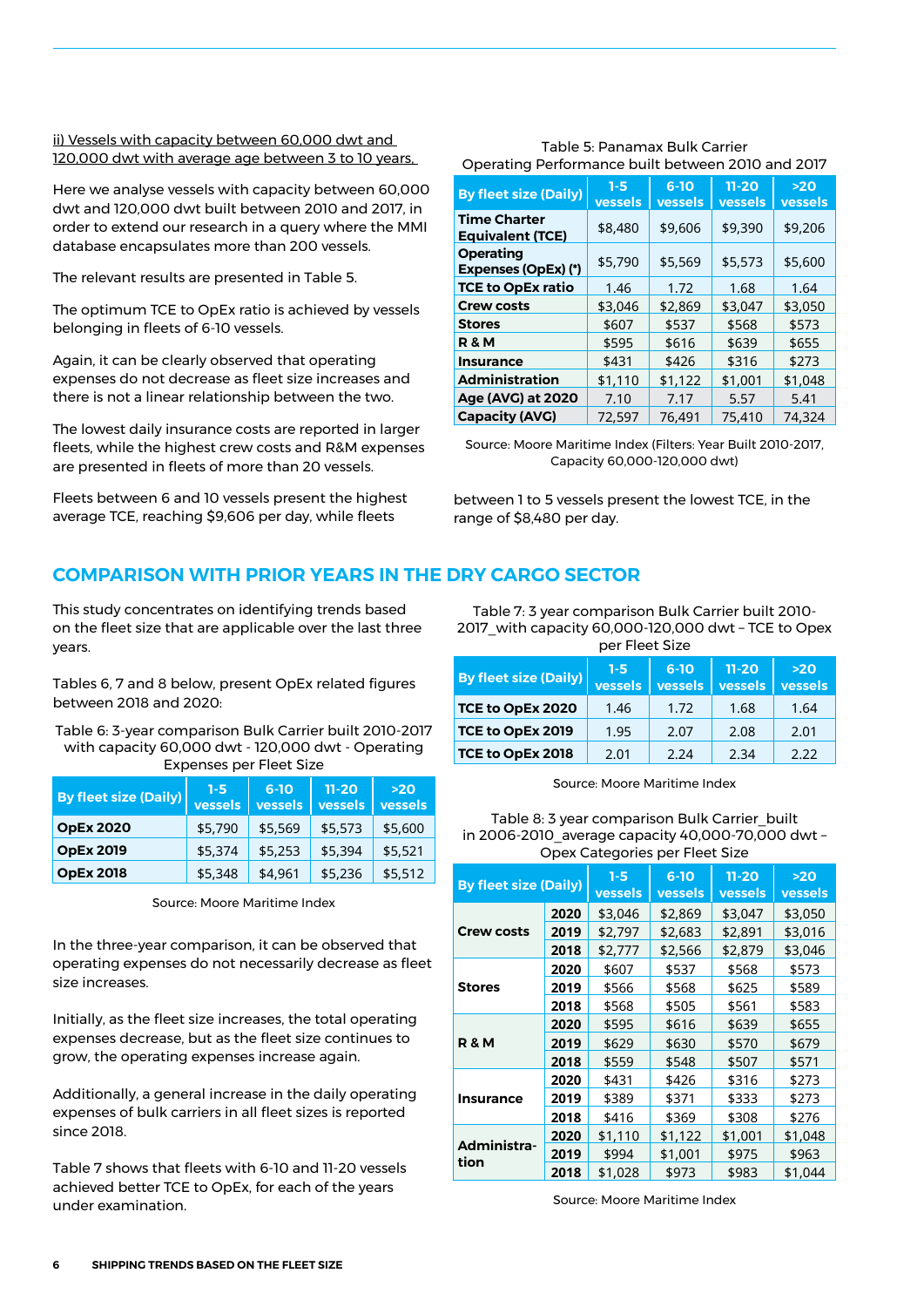### **4. TANKER SECTOR**

#### **General Overview**

Table 9 summarizes the results on tanker vessels, based on fleet size.

The average daily TCE for tankers, regardless of the sector they operate, is reported between \$14,000 and \$27,000. The lowest TCE is reported by management companies managing fleets between 1 and 5 vessels, averaging \$14,790 per day and the highest TCE is reported by companies with more than 20 vessels, reaching \$26,273.

The lowest daily operating expenses are reported by fleets between 11 and 20 vessels and the highest operating expenses are reported by fleets of 6-10 vessels.

Table 9: Tanker Operating Performance per Fleet Size

| <b>By fleet size (Daily)</b>                   | $1 - 5$<br>vessels | $6 - 10$<br>vessels | $11 - 20$<br>vessels | >20<br>vessels |
|------------------------------------------------|--------------------|---------------------|----------------------|----------------|
| <b>Time Charter</b><br><b>Equivalent (TCE)</b> | \$14,790           | \$17,709            | \$16,475             | \$26,273       |
| <b>Operating</b><br><b>Expenses (OpEx)</b>     | \$6,931            | \$7,001             | \$6,476              | \$6,914        |
| <b>TCE to OpEx ratio</b>                       | 2.13               | 2.53                | 2.54                 | 3.80           |

Source: Moore Maritime Index

Fleets of more than 20 tankers achieve the best financial performance based on the TCE to OpEx ratio (3.80), while companies managing 1-5 tankers achieve the lowest "TCE to OpEx" ratio (2.13).

In the following analysis, we have excluded the parameters of age and size to study how operating cost and income behaviour interrelate with fleet size.

#### **Filtering data based on "age" and "capacity"**

Tankers with an average age between 8 and 14 years and average capacity of about 50,000 dwt are presented here, in order to examine the financial performance for different fleet sizes based on specific age and capacity characteristics.

The results are illustrated in Table 10.

| Table 10: Operating Performance for Tankers |
|---------------------------------------------|
| of 40.000dwt - 60.000dwt and between        |
| 8 and 14 years old                          |

| <b>By fleet size (Daily)</b>                   | $1 - 5$<br>vessels | $6-10$<br>vessels | $11 - 20$<br>vessels | >20<br>vessels |
|------------------------------------------------|--------------------|-------------------|----------------------|----------------|
| <b>Time Charter</b><br><b>Equivalent (TCE)</b> | \$11,606           | \$14,062          | \$10,279             | \$14,105       |
| <b>Operating</b><br><b>Expenses (OpEx)(*)</b>  | \$6,433            | \$6,621           | \$6,384              | \$6,636        |
| <b>TCE to OpEx ratio</b>                       | 1.80               | 2.12              | 1.61                 | 2.13           |
| Crew costs                                     | \$3,678            | \$3,841           | \$3,425              | \$3,790        |
| <b>Stores</b>                                  | \$547              | \$635             | \$529                | \$663          |
| R & M                                          | \$725              | \$737             | \$1,163              | \$897          |
| <b>Insurance</b>                               | \$456              | \$329             | \$438                | \$307          |
| <b>Administration</b>                          | \$1,026            | \$1,079           | \$829                | \$999          |
| <b>Age (AVG) at 2020</b>                       | 11.70              | 11.50             | 10.86                | 11.45          |
| <b>Capacity (AVG)</b>                          | 45,859             | 47,531            | 46,981               | 48,381         |

Source: Moore Maritime Index (Filters: Year Built 2006-2012, Capacity 40,000-60,000 dwt)

Tankers belonging to fleets between 11 and 20 vessels seem to achieve the most favourable level of operating costs, while vessels belonging to larger fleets have the highest daily operating costs.

Fleets of more than 20 tankers also achieve the best average TCE, reaching \$14,105, while companies managing 11-20 tankers achieve the lowest average TCE, reaching \$10,279.

"There is no clear evidence that operating expenses, in total, decrease as fleet size increases although we can observe trends in certain categories. Factors, such as human resources skills, unforeseen events and profit margin goals, have an effect on companies' operating cost performance"

(\*) Total Opex does not equal to the sum of the sub-categories. All values have been calculated independently for each sub-category, based on the data we hold. Therefore, the calculations for each sub-category and the total Opex category are based on their independent samples.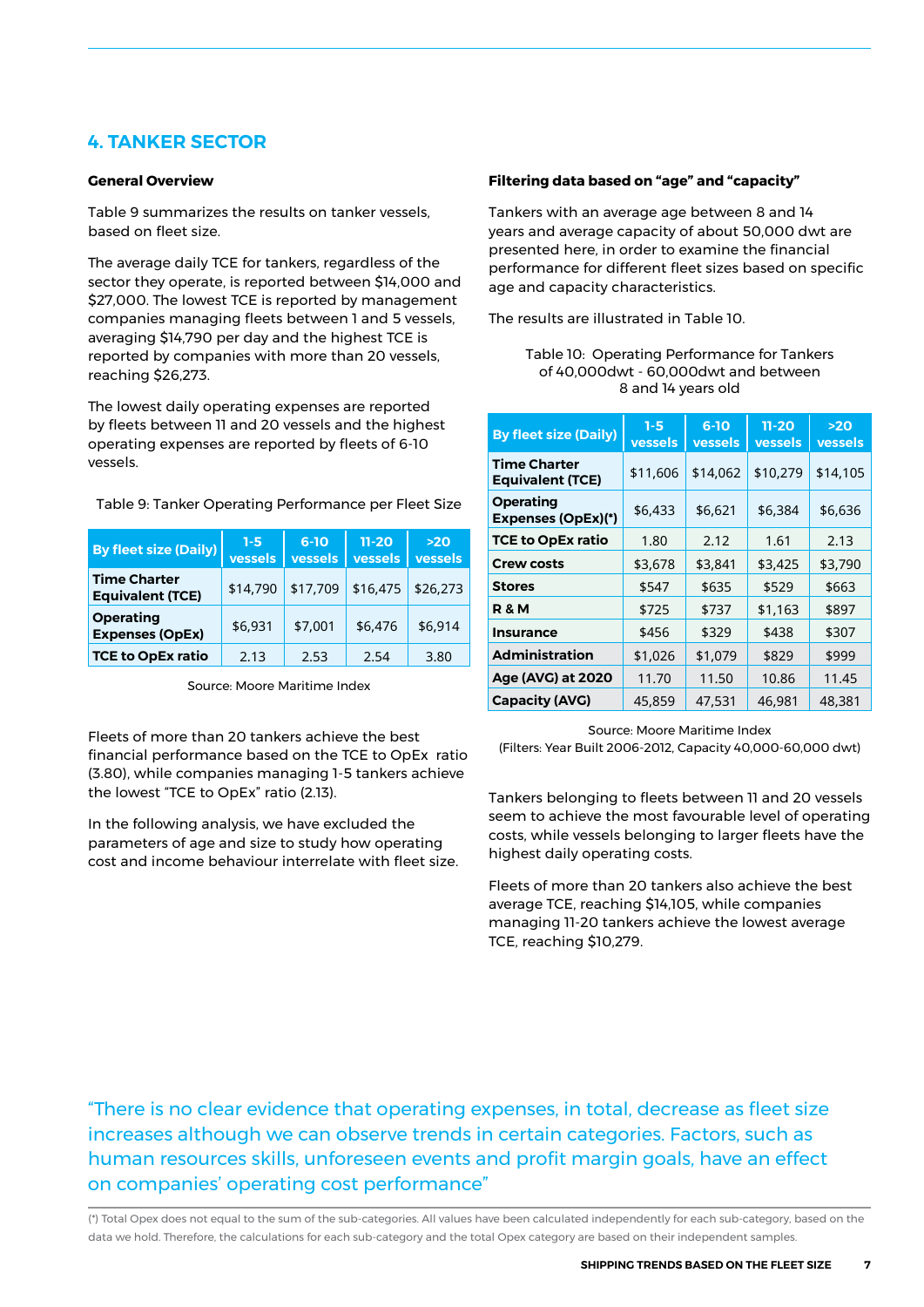### **COMPARISON WITH PRIOR YEARS IN TANKER SECTOR**

This section concentrates on identifying trends based on the fleet size for the tanker sector which are applicable over the last three years.

Table 11: 3-year comparison Tanker built in 2006-2012\_average capacity 40,000-60,000 dwt - Operating Expenses per Fleet Size

| By fleet size<br>(Daily) | $1 - 5$<br>vessels | $6 - 10$<br>vessels | $11 - 20$<br>vessels | >20<br>vessels |
|--------------------------|--------------------|---------------------|----------------------|----------------|
| <b>OpEx 2020</b>         | \$6,433            | \$6,621             | \$6,384              | \$6,636        |
| <b>OpEx 2019</b>         | \$6,343            | \$6,741             | \$5,755              | \$6,650        |
| <b>OpEx 2018</b>         | \$6,002            | \$6,921             | \$6,424              | \$6,691        |

Source: Moore Maritime Index

Throughout the 3-year period, fleets of more than 20 vessels reported higher operating expenses than fleets with 11-20 vessels.

Table 12: 3-year comparison for Tankers built 2006-2012 with capacity 40,000 dwt - 60,000 dwt – TCE to Opex per Fleet Size

| <b>By fleet size (Daily)</b> | $1-5$<br>vessels | $6 - 10$<br>vessels | $11 - 20$<br><b>vessels</b> | $>20$<br>vessels |
|------------------------------|------------------|---------------------|-----------------------------|------------------|
| TCE to OpEx 2020             | 1.80             | 2.12                | 1.61                        | 2.13             |
| TCE to OpEx 2019             | 1.89             | 1.97                | 2.30                        | 1.97             |
| TCE to OpEx 2018             | 1.73             | 1.74                | 1.80                        | 1.42             |

Source: Moore Maritime Index

In 2020, the best TCE to OpEx is achieved by vessels belonging in fleets of more than 20 vessels, whereas in 2018 and 2019 the best combination of operating expenses and income was reported by fleets of 11 to 20 vessels.

Costs for scaling-up operations do not show a linear trend.

#### Table 13: 3-year comparison Tanker built 2006-2012 with capacity 40,000 dwt - 60,000 dwt - Opex categories per Fleet Size

| <b>By fleet size (Daily)</b> |      | $1 - 5$<br>vessels | $6-10$<br>vessels | $11 - 20$<br>vessels | >20<br>vessels |
|------------------------------|------|--------------------|-------------------|----------------------|----------------|
| <b>Crew costs</b>            | 2020 | \$3,678            | \$3,841           | \$3,425              | \$3,790        |
|                              | 2019 | \$3,611            | \$3,796           | \$3,490              | \$3,715        |
|                              | 2018 | \$3,666            | \$3,678           | \$3,790              | \$3,872        |
| <b>Stores</b>                | 2020 | \$547              | \$635             | \$529                | \$663          |
|                              | 2019 | \$486              | \$783             | \$473                | \$664          |
|                              | 2018 | \$484              | \$768             | \$590                | \$655          |
| <b>R&amp;M</b>               | 2020 | \$725              | \$737             | \$1,163              | \$897          |
|                              | 2019 | \$749              | \$714             | \$846                | \$944          |
|                              | 2018 | \$575              | \$1,057           | \$825                | \$924          |
| <b>Insurance</b>             | 2020 | \$456              | \$329             | \$438                | \$307          |
|                              | 2019 | \$522              | \$300             | \$373                | \$293          |
|                              | 2018 | \$559              | \$309             | \$256                | \$308          |
| Administra-<br>tion          | 2020 | \$1,026            | \$1,079           | \$829                | \$999          |
|                              | 2019 | \$976              | \$1,147           | \$573                | \$1,034        |
|                              | 2018 | \$717              | \$1,108           | \$962                | \$1,006        |

Source: Moore Maritime Index

Certain trends can be observed throughout the years. Vessels belonging in fleets of more than 20 vessels presented the lowest insurance expenses. Crew expenses also increase as the fleet size increases from 11-20 vessels to more than 20 vessels.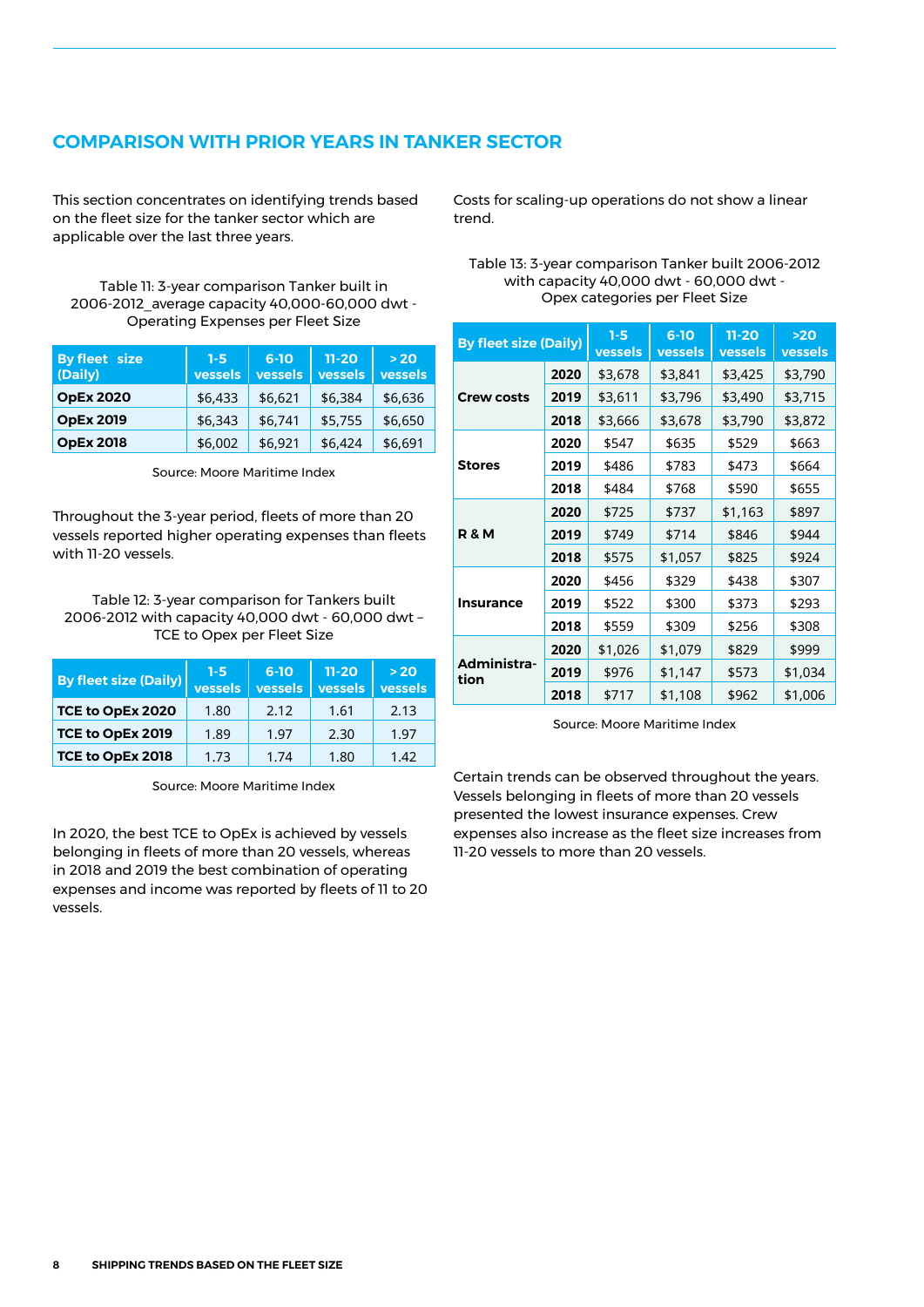### **5. INSIGHTS**

The following observations are applicable for our dataset which provide insights on how expenses and income behave as fleet size varies.

#### **MMI data to date indicate the following:**

- Average managed capacity appears to be significantly higher in fleets of more than 20 vessels.
- Larger fleets tend to manage younger vessels.
- There is no indication that operating expenses, decrease as fleet size increases.
- We can observe trends in certain cost categories. For example, insurance expenses tend to be lower in large fleets and at the same time crew expenses and R&M expenses appear to be relatively high in fleets of more than 20 vessels.
- Costs for scaling-up operations do not move in a linear manner.
- Fleets of more than 20 vessels tend to be more stable and present relatively low volatility in the operating expenses over the years

We will be closely monitoring how these observations evolve over time and share our updates with you. We would be delighted to receive your feedback and requests which we hope to incorporate in our future reports.

### **6. VISIT MOORE MARITIME INDEX TO INVESTIGATE MORE AND SHARE YOUR MMI EXPERIENCE**

Moore Maritime Index (MMI) is a statistical and analytics tool on shipping operating costs and revenues of more than 1,500 vessels. We extract our data from the financial statements of ship-owning companies audited by Moore Global member firms, as well as from verifiable independent submissions from all around the world.

Analysis on Operating Expenses and Revenues per Fleet Size is available on the Moore Maritime Index platform. You are welcome to investigate further this analysis on the following link:

#### https://www.moore-index.com/insights/byFleetSize

We also encourage our members to run their own data queries, look for interesting themes and share them with us at [mmi@moore.gr](mailto:mmi%40moore.gr?subject=)